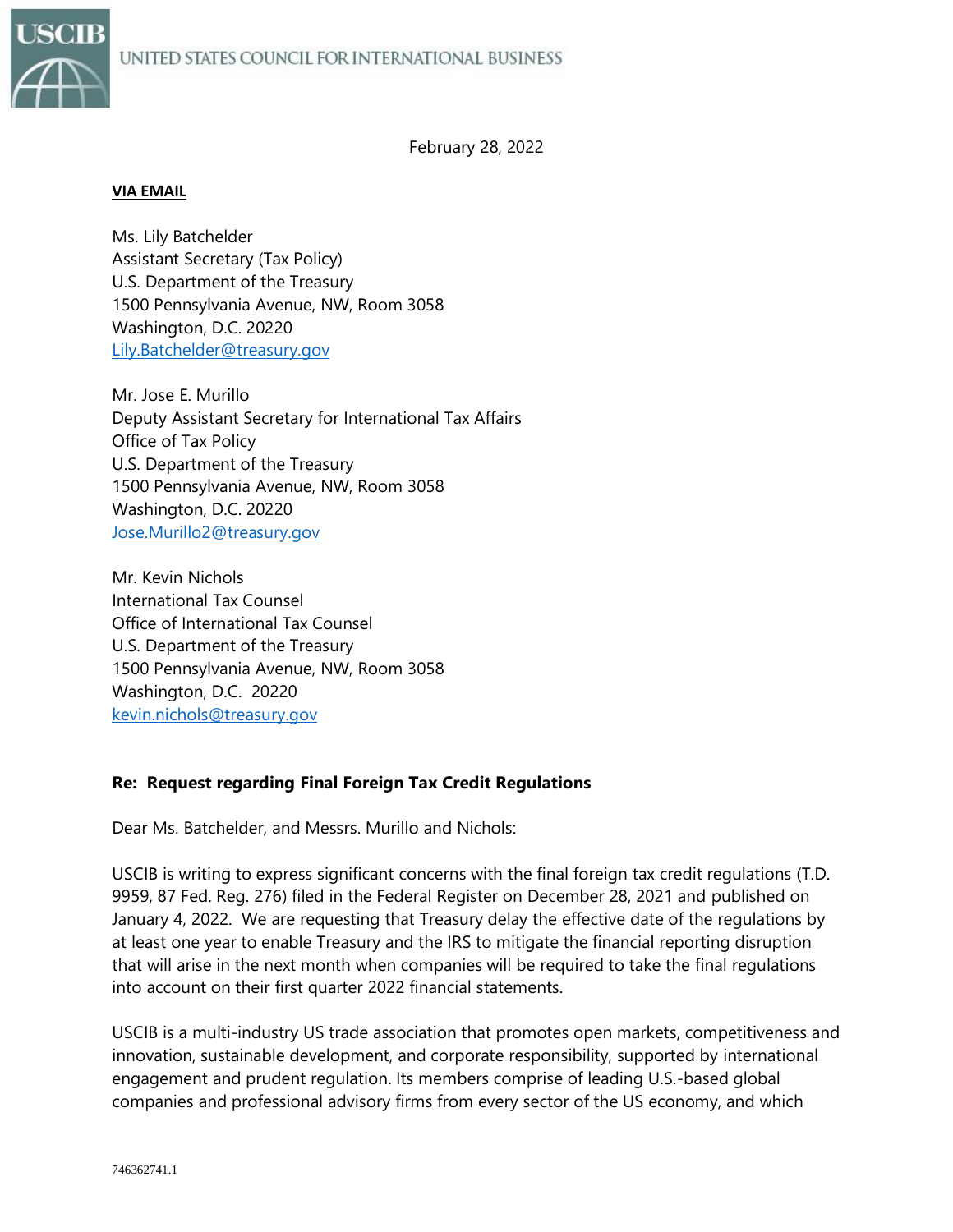typically have operations in every region of the world. As such, USCIB's members are directly affected by regulations, like the final foreign tax credit regulations, which are likely to create uncertainty, financial reporting disruption and double taxation.

This letter is without prejudice to positions taken in submissions by other trade associations in which USCIB joins. We share the concerns expressed by many commentators that the regulations were finalized without sufficient commentary as required by the Administrative Procedures Act, or may otherwise exceed the scope of Treasury's authority, in either case being subject to challenge as to their validity.

Our immediate concern however relates to the effective date of the regulations and the limited time that companies have to assess the subjective and disparate aspects of the rules so as to be able to publicly report their tax positions for the March 31, 2022 quarter-close. Specifically, we request that Treasury:

- delay the effective date of the final regulations by at least one year,
- further analyze the collateral impact of the regulations on financial reporting and the likelihood of inconsistent positions being taken with respect to creditability, and
- consider the development of a "per-se" list of taxes by country that are creditable or non-creditable to achieve consistency and tax certainty.

# *Delay the Effective Date by at Least One Year*

The final regulations were filed with the Federal Register on December 28, 2021 and became effective for taxable years beginning on or after that date. As a result, calendar year taxpayers will be required to evaluate the impact of the regulations no later than March 31, 2022 in order to be able to properly report their tax positions on their first-quarter 2022 public filings.

The final regulations departed from the proposed regulations in many material respects particularly with respect to the attribution rules and the requirement that foreign taxes be based on rules similar to the sourcing rules in the Internal Revenue Code. Putting aside the serious question as to whether the final regulations are consistent with the Code, the final regulations will require taxpayers to undertake a country-by-country analysis as to whether a local tax law comports with the new rules. $1$ 

For the last two months, the tax departments of calendar-year taxpayers have been working to finalize year-end accounts in order to be able to properly report their tax positions on their 2021 year-end public filings. Few, if any, tax departments have the resources necessary to complete

 $<sup>1</sup>$  While the regulations contain an important exception for taxes covered by income tax treaties entered</sup> into by the United States, our members do business throughout the world and pay taxes in many significant non-treaty countries.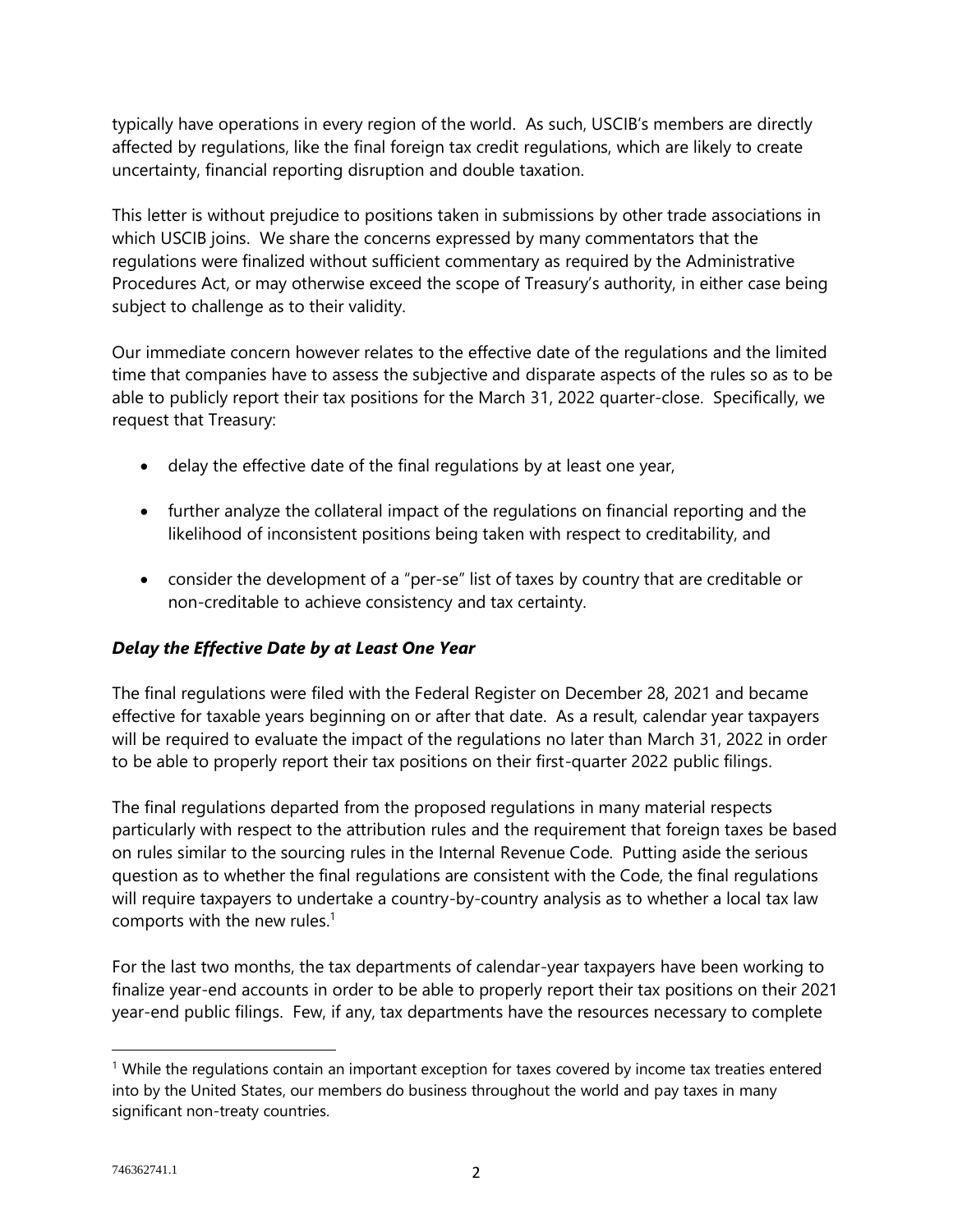their year-end work and at the same time digest the substantial changes included in the final regulations in time to properly report first quarter 2022 results.

### *Collateral Impact of the Final Regulations*

As finalized, the regulations present significant administrative challenges for Treasury, the IRS and taxpayers given the requirement now to analyze relevant foreign taxes around the world. The accelerated effective date has forced taxpayers and their advisors to scramble to prioritize, research and analyze local country law under the lens of the final regulations. The effect of this "analysis scramble" will inevitably result in inconsistency as taxpayers and their advisors reach different conclusions with respect to how to interpret the new rules in each country. Antitrust and other concerns mean that taxpayers cannot collaborate on this analysis and the eventual inconsistencies will lead to financial reporting distortion.

### *Per-Se List of Creditable/Non-Creditable Taxes*

Taking additional time to evaluate the collateral impact of the final regulations will give Treasury and the IRS the opportunity to develop a per-se list of creditable or non-creditable taxes in key non-treaty countries and, when necessary, treaty countries as well. Much in the way the IRS has issued rulings in the past with respect to creditability for specific taxes, a per-se list modeled along the lines of the per-se list in the entity classification regulations would provide taxpayer certainty and reduce financial reporting distortion. Treasury and IRS concerns that such a per-se list would require significant government resources, while valid, does not justify burdensome, complex, and ambiguous rule-making that a per se list would help rectify. This process would also enable Treasury and the IRS to evaluate how the final regulations are applied to specific taxes in each country and would eventually lead to more focused and targeted regulations designed to achieve their original intent. This would in turn further minimize the compliance burden of the IRS in future examinations of taxpayers' compliance with the final regulations. This work would also be helpful in the event that the Congress enacts a per-country foreign tax credit limitation as envisioned in the Build Back Better Act.

Treasury needs to act now to ameliorate the disruption caused by the immediate effective date of the final regulations. We know that Treasury will reflect on the submissions it has received, and will continue to receive, on the final regulations, but there is a pressing need to delay the effective date so that companies can report their first-quarter financial results without the uncertainties caused by the new rules. We ask that Treasury take additional time with the regulations to mitigate the uncertainty and financial distortion that the effective date is creating.